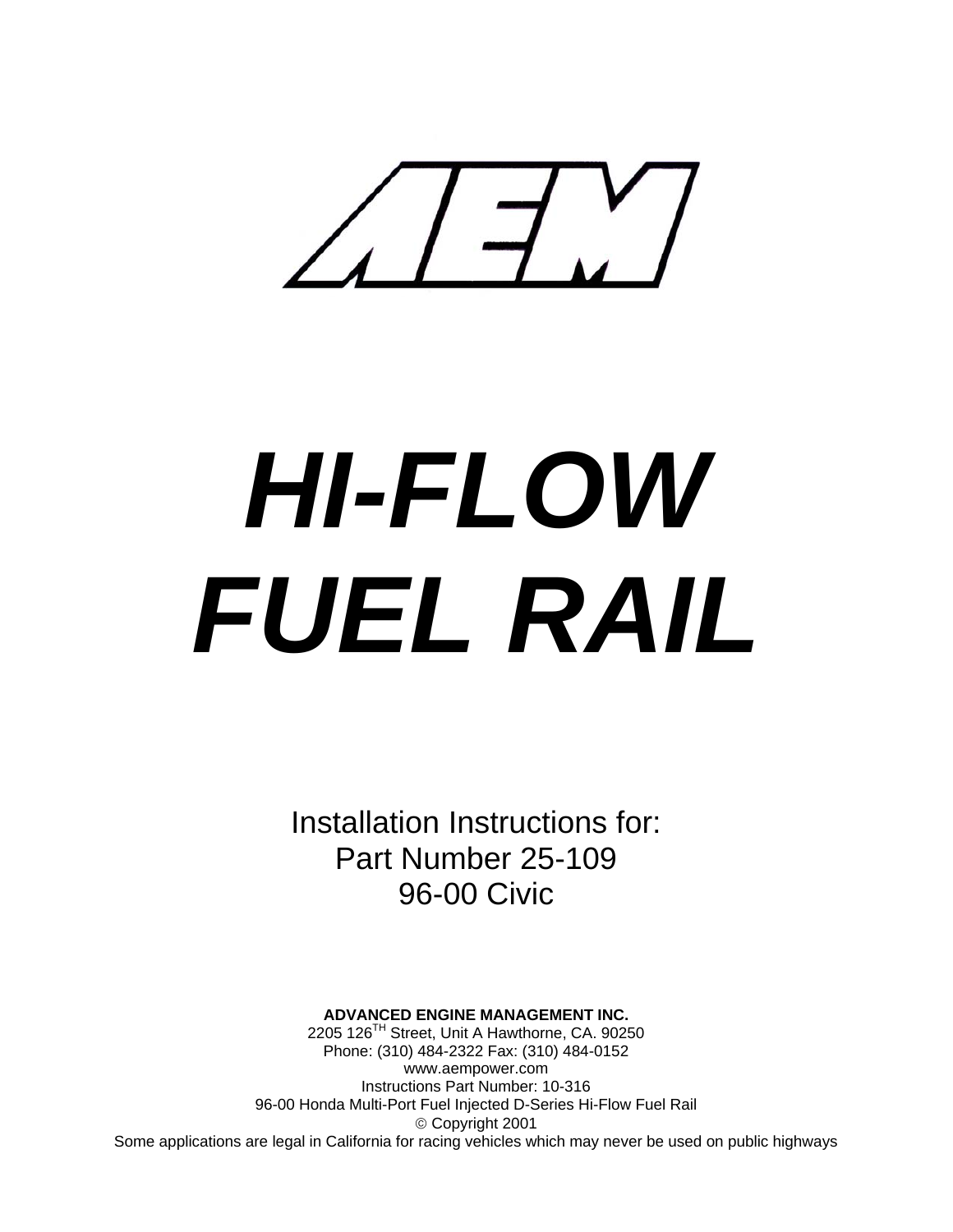**Congratulations!** You have just purchased the finest Hi-Flow Fuel Rail for your car at any price! The **AEM** Hi-Flow Fuel Rail is the result of extensive development on a wide variety of cars. It is the most advanced Hi-Flow Fuel Rail on the market and is specifically engineered for its application. All **AEM** Hi-Flow Fuel Rails are CNC machined from 6061 T-6 billet aluminum and feature a ½-inch bore capable of flowing enough fuel to support most high-performance engines. This larger bore also dampens the back pulse created by oversized injectors on high-output applications. The **AEM** Fuel Rail also works perfectly with stock injectors. Each Fuel Rail includes an additional port for the installation of a nitrous system or an external fuel pressure gauge. The ends of the rail are tapped to accept either –6 or –8 line and a custom fitting that allows for the use of the stock fuel hose. **AEM**'s Hi-Flow Fuel Rail Kit includes everything needed for a professional bolt-in installation.

#### **Bill of Materials for: 25-109**

| QTY.           | <b>Part Number</b> | <b>Description</b>         |
|----------------|--------------------|----------------------------|
|                | 2-5009             | <b>D-Series Fuel Rail</b>  |
|                | 2-603              | Honda Fuel Fitting w/ Hole |
| 1              | 2-604              | -6 Fuel Rail Plug          |
| 2              | $1 - 121$          | 1/8" Pipe Plug             |
| $\overline{2}$ | 1-3007             | -6 Crush Washer            |
| 4              | 1-3008             | Fuel Injector O-Ring       |
| 2              | 10-922S            | <b>AEM</b> Silver Decal    |
|                | 10-316             | <b>Instructions</b>        |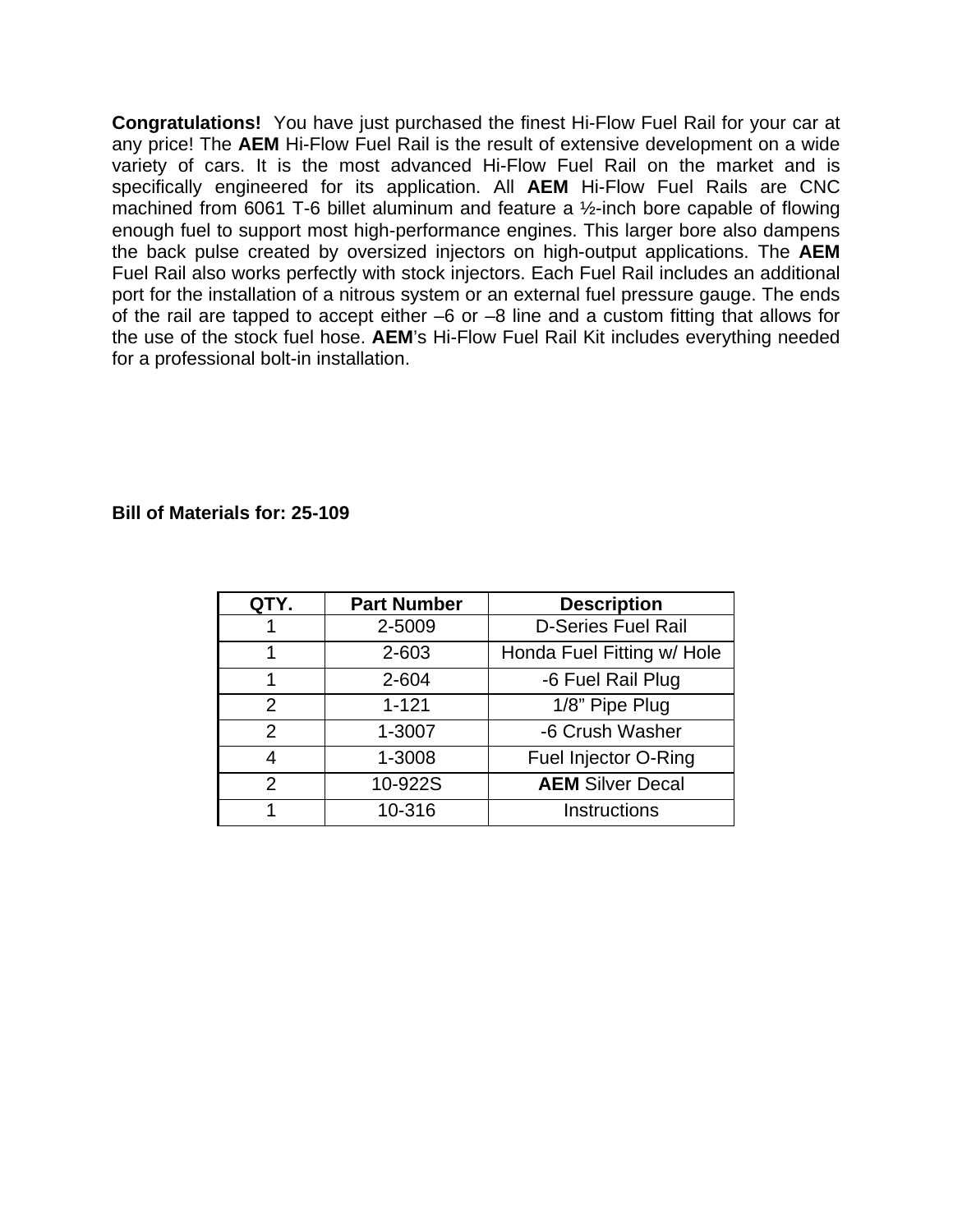## **Read and understand these instructions BEFORE attempting to install this product.**

**Note:** *This fuel rail kit requires the removal and reinstallation of fuel system related components. If you are not familiar with the installation and/or the operation of these components then please refer this installation to a qualified professional***.** 

# **WARNING!**

- **Do not smoke while working on the fuel system.**
- **Keep open flames and/or sparks away from your work area.**
- **Be sure to relieve the fuel pressure while the engine is off.**

## **1) Getting started**

- a) Make sure vehicle is parked on a level surface.
- b) Set parking brake.
- c) Disconnect negative battery terminal.
- d) If engine has run within the past two hours let it cool down.
- e) Clean the area around the fuel rail so that dirt cannot get into the engine.

## **2) Relieving fuel pressure**

- a) Remove the fuel filler cap.
- b) *On models equipped with a 6mm service bolt:* **(Fig. 1)**
	- i) Use a box end wrench on the 6mm service bolt on top of the fuel filter or fuel rail, while holding the special banjo bolt with another wrench.
	- ii) Place a rag or shop towel over the 6mm service bolt.
	- iii) Slowly loosen the 6mm service bolt one complete turn.
	- iv) Leave service bolt loose until all pressure has been relieved.
	- v) Retighten service bolt to 10lb-ft.

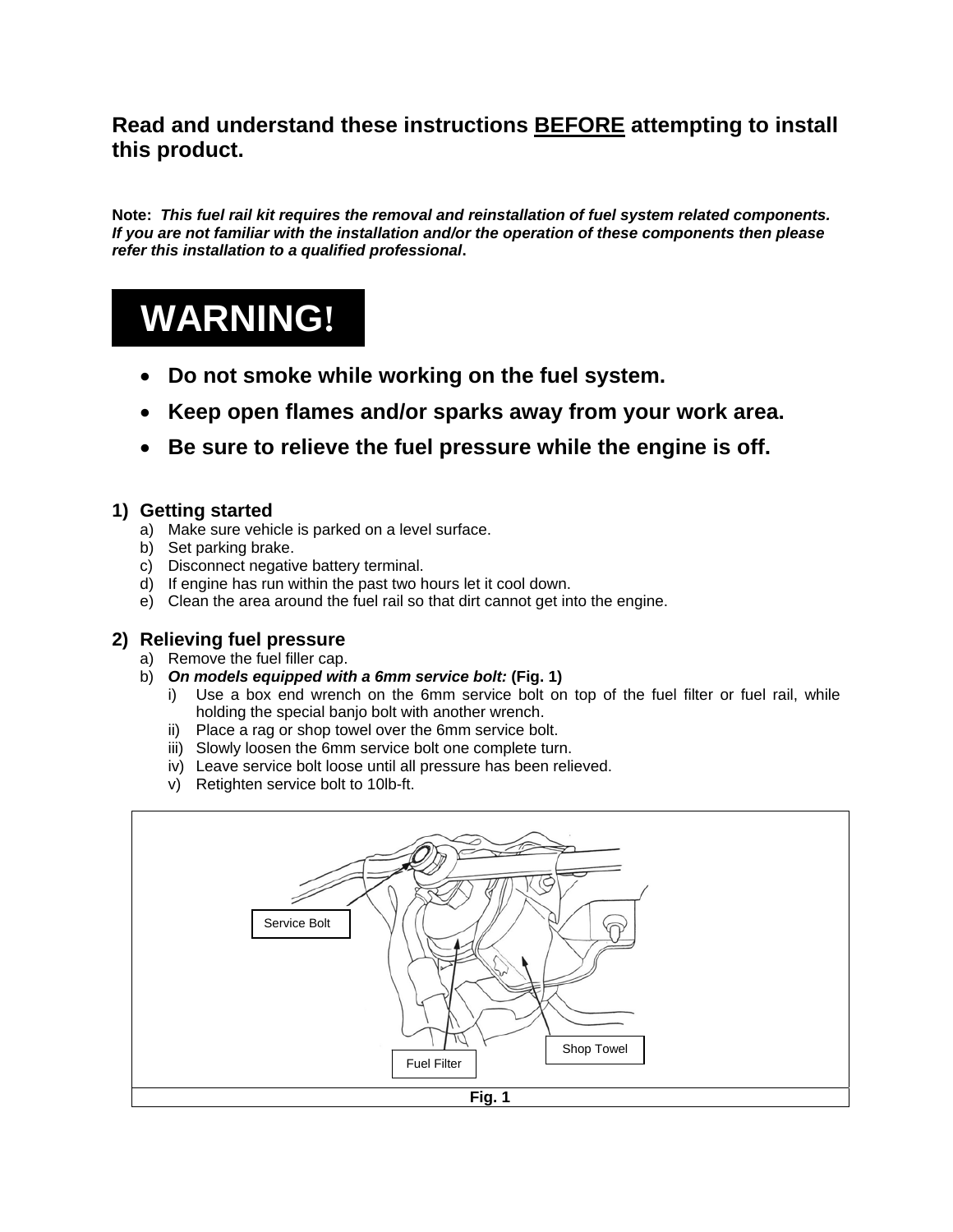#### c) *On models not equipped with a 6mm service bolt:*

- i) Use a box end wrench on the 12mm banjo bolt on top of the fuel filter.
- ii) Place a rag or shop towel over the 12mm banjo bolt.
- iii) Slowly loosen the 12mm banjo bolt one complete turn or until all pressure has been relieved.
- iv) Torque the 12 mm banjo bolt to 25lb-ft.

#### **3) Removal of stock fuel rail, injectors and fuel pressure regulator**

- a) Loosen and remove the nut holding the fuel inlet banjo fitting to the fuel rail. *Be careful not to loose either of the two crush washers*.
- b) Disconnect the wire harness connectors from the fuel injectors.
- c) Disconnect the vacuum hose from the fuel pressure regulator.
- d) Place a rag or shop towel over the fuel pressure regulator and remove the two 6mm retaining bolts.
- e) Position the fuel pressure regulator out of the way. *Be careful not to loose the o-ring that goes between the fuel rail and the fuel pressure regulator.*
- f) Loosen and remove the retainer nuts/bolts on the fuel rail, injector harness, and any other components that may be bolted to the fuel rail.
- g) Remove the fuel rail from the intake manifold.
- h) Remove the fuel injectors from the intake manifold. *Note: Some models have an injector insulator on the injector tip (the end of the injector that goes into the intake manifold) and some models do not. Note the arrangement your model has and be sure to reassemble the injector assembly correctly*.
- i) Refer to **figure 2** as a guide for proper disassembly/reassembly.

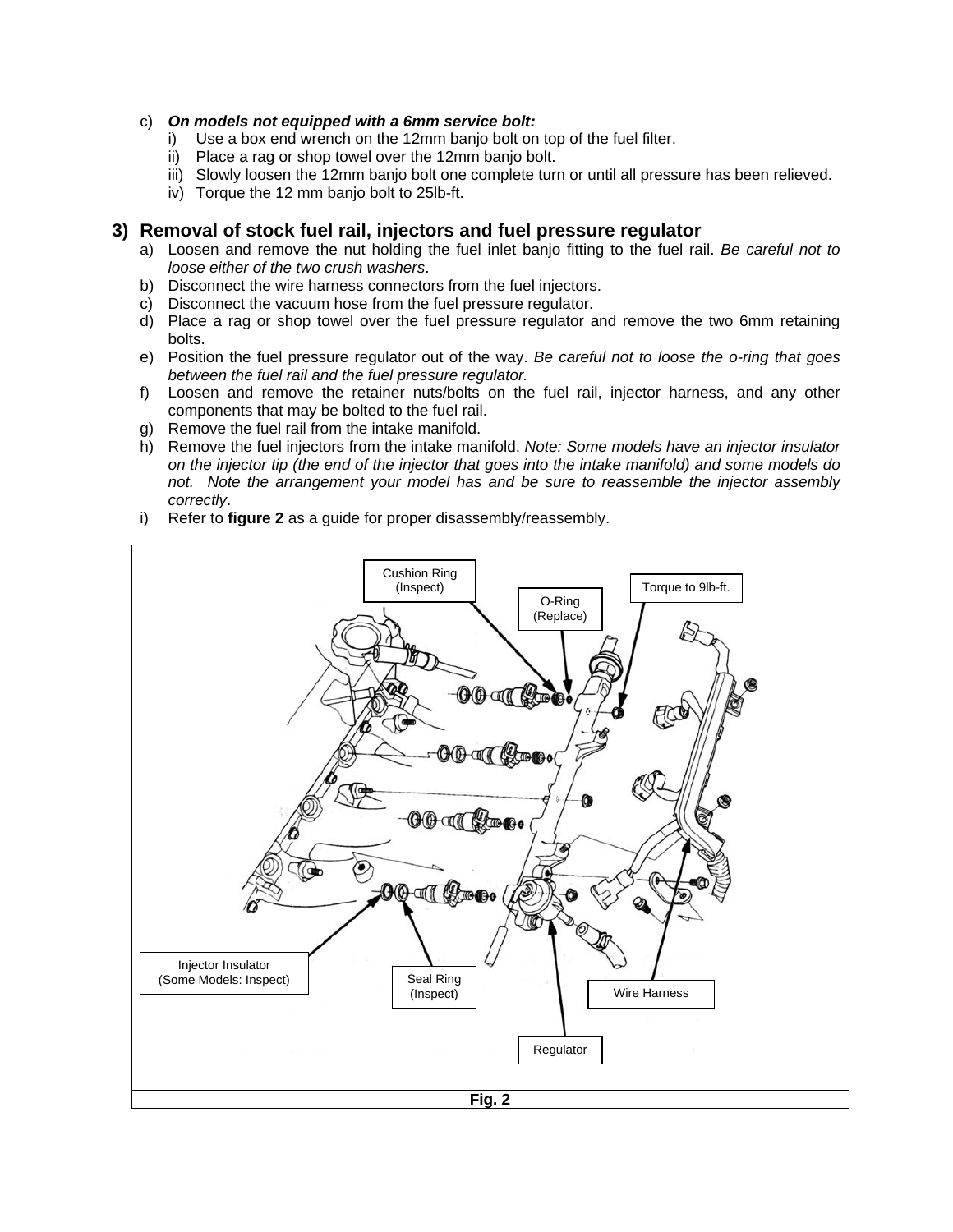j) Inspect all seals, o-rings, and washers. If any of these components look at all worn or damaged, then replace with genuine Honda parts.

#### **4) Assembly of the AEM Fuel Rail**

- a) Lubricate the threads of the banjo adaptor fitting with a light coat of engine oil. Place a –6 crush washer over the side with the larger threads and install the banjo adaptor fitting into the end of the **AEM Fuel Rail** that matches the placement of the fitting on the stock fuel rail. *Be sure that the crush washer is centered under the head of the fuel inlet fitting.* **(Fig. 3)**
- b) Install the –6 plug on the opposite end of the rail. Once again lubricate the threads and place  $a -6$ crush washer over the threaded side of the plug. *Be sure that the crush washer is centered under the head of the fuel inlet fitting.* **(Fig. 4)**



- c) The **AEM Fuel Rail** comes with an additional fuel port. If you are running a wet nitrous oxide system, or a fuel pressure gauge, then this port may be used for the additional fuel supply. If you are not in the need of an additional fuel source install the supplied 1/8" NPT plug. **(Fig. 5) Note:** *When installing the tapered plug or any other tapered fitting into the AEM Fuel Rail, use only a lubricant or anti-seize on the threads. Do not under any circumstances use liquid Teflon or Teflon tape as a sealant for any tapered plug or tapered fitting in any fuel system.*
- d) Your kit comes supplied with two 1/8 NPT plugs. **DO NOT install the additional 1/8" NPT plug if you are going to be using the stock regulator or an AEM Adjustable Regulator. (Fig. 6)**